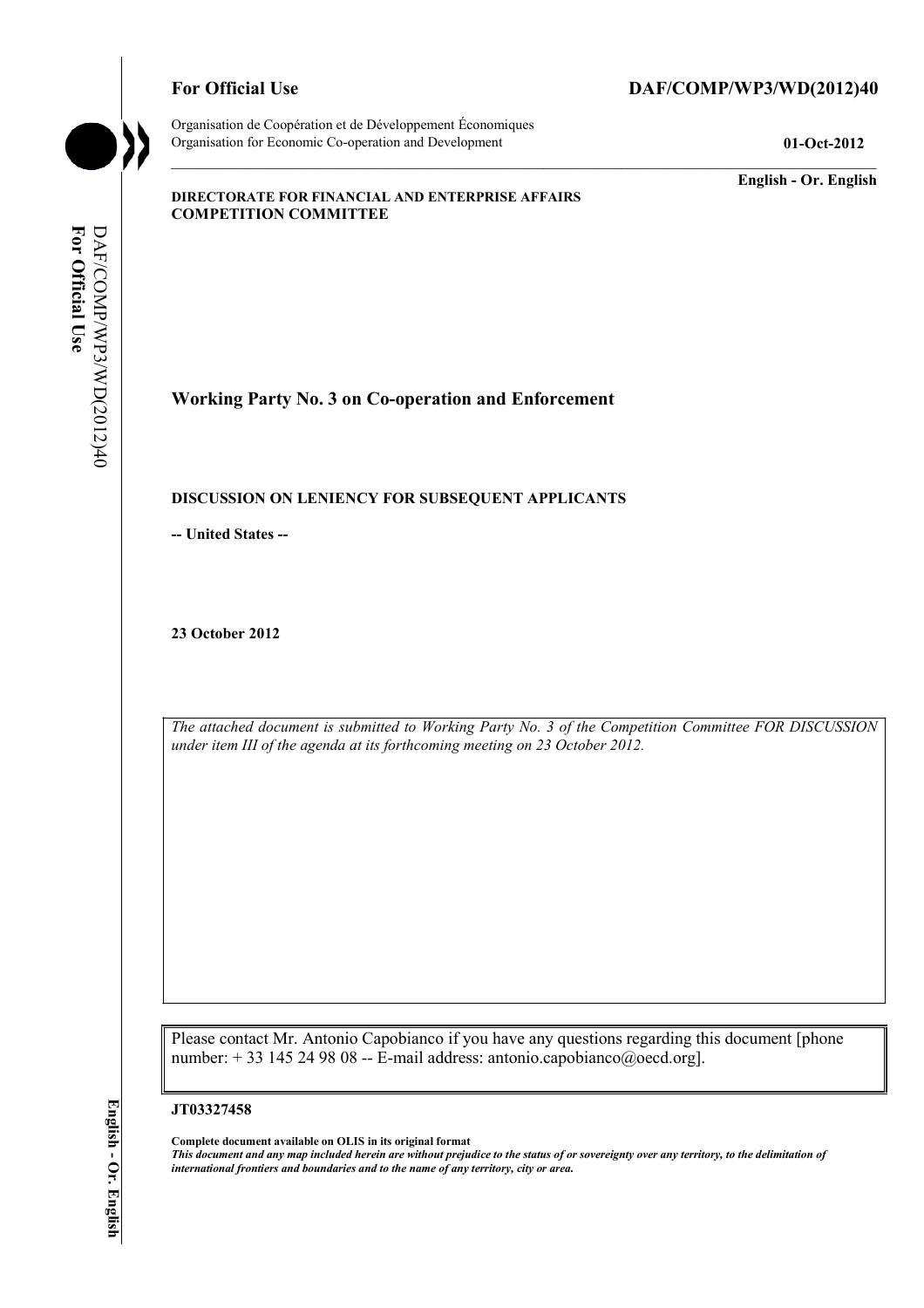1. Under the Corporate Leniency Program of the Antitrust Division of the U.S. Department of Justice ("Division"), full immunity from prosecution for hard-core cartel violations is available only to the first qualified applicant. Subsequent applicants cannot qualify for immunity under the leniency program, but can enter into plea agreements with the Division that reward them for their cooperation. In contrast to the Division's program, many other jurisdictions include favorable treatment for subsequent applicants within the rubric of their leniency programs. In any case, we are not aware of any jurisdictions that do not reserve full immunity to the first applicant, as in the U.S.

2. Consistent with the list of issues raised in the Chairman's letter of July 24, this submission describes the Division's leniency policy, the purposes of the policy and the rationale for rewarding only the first qualified leniency applicant, the benefits available to companies that are not the first-in through negotiated plea agreements, and the cooperation and timing conditions for companies that qualify for leniency or agree to plead guilty.

# **1. The Corporate Leniency Policy**

3. Pursuant to the Division's Corporate Leniency Policy, corporations that are the first to report their illegal antitrust activity and meet the other conditions of the program will not be charged criminally for the activity being reported. The policy is also known as the corporate "amnesty" or corporate "immunity" policy.

 applicant the benefits of the program. In the first ten years of this policy, only four companies qualified for 4. The Division adopted its first Corporate Leniency Policy for hard-core cartel cases in 1978. Under the 1978 policy, leniency was available only to companies that came forward before the Division had opened an investigation, and the Division retained broad discretion in deciding whether to allow an leniency.

5. In order to make our policy more effective, the Division introduced three major revisions in 1993 to its corporate leniency policy in order to enhance transparency and certainty from the perspective of a possible applicant: (1) leniency was automatic if the Division had no previous knowledge of the cartel and certain objective conditions were met ("Type A leniency"); (2) leniency was available even if the Division had knowledge of the cartel ("Type B leniency"); and (3) corporate executives were covered as well as corporations by a grant of corporate leniency.

6. The leniency policy in effect today<sup>1</sup> still applies only when applicants report criminal antitrust violations (conduct that is prosecuted as a criminal violation of Section 1 of the Sherman Act, 15 U.S.C. § 1: price fixing; bid rigging; capacity restriction; or allocations of customers, products, market shares, territories, or production or sales volumes). There are 6 conditions for Type A leniency (which applies when the Division has no previous knowledge of the reported cartel):

- 1. At the time the company reports the cartel, the Division has no information about the activity;
- 2. Upon discovery of the cartel, the company took "prompt and effective" action to terminate its participation in the cartel;
- 3. The company reports the conduct with candor and completeness, and provides full, continuing, and complete cooperation;

 1

http://www.justice.gov/atr/public/guidelines/0091.htm.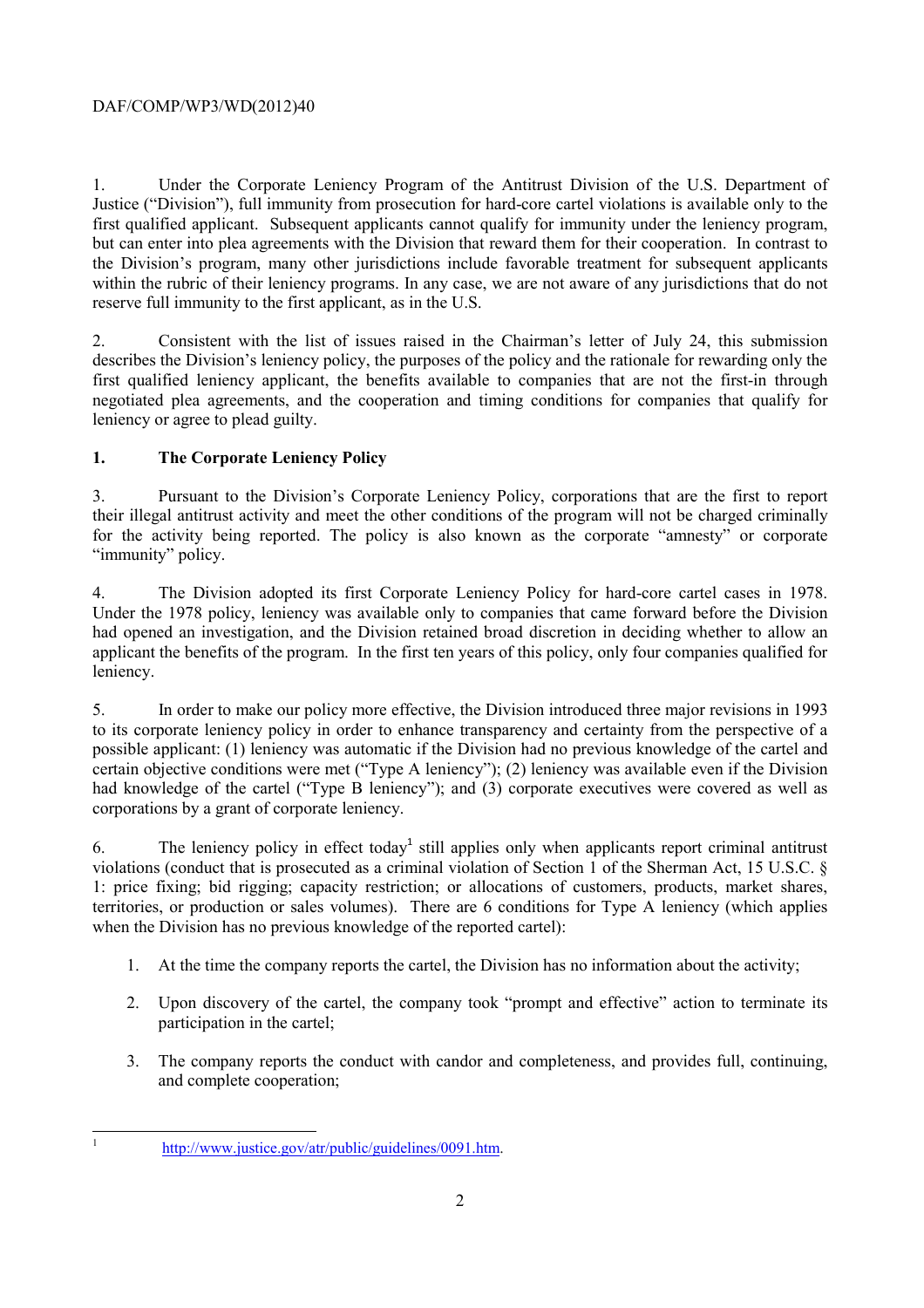- 4. The company's confession is a truly corporate act, and not isolated confessions of individuals;
- 5. Where possible, the company pays restitution to injured parties; and
- 6. The company did not coerce its co-conspirators, and was not the leader or originator of the cartel.

7. For Type B leniency, which applies when the Division has prior knowledge of the cartel being reported, the company must have approached the Division before the Division had evidence likely to result in a sustainable conviction. Conditions 2-5 above for Type A leniency also apply, and the Division must determine that a grant of leniency would not be unfair considering the nature of the activity, the applicant's role, and the timing of the application for leniency (the burden on the applicant increases with time and the closer the Division is to possessing evidence likely to result in a sustainable conviction).

8. The Antitrust Criminal Penalty Enhancement and Reform Act of 2004 ("ACPERA"), 15 U.S.C. § 1 note, de-trebled private damage liability for a corporate leniency applicant and its employees if they cooperate with civil plaintiffs in their lawsuits; liability extends only to actual damages attributable to the applicant's commerce in the affected market. Co-conspirators remain liable for treble damages on a joint and several basis for all damages caused by the cartel.

9. In 1994 the Division introduced an individual leniency policy,<sup>2</sup> which applies only in Type A situations when the Division has no previous information about the cartel. Type B corporate leniency can be granted for a particular cartel after individual leniency in the same matter, but the reverse is not possible. Individual leniency acts to further destabilize cartels, as companies are aware that their employees could act on their own to seek a leniency application.

# **2. Purpose of the Leniency Program**

 would extend beyond the cartels it directly uncovered and that the very existence of the leniency policy 10. As stated on the Division's *Leniency Program* webpage,<sup>3</sup> the "Division's leniency program is its most important investigative tool for detecting cartel activity." Cartels by their nature are secretive and, therefore, hard to detect. Leniency programs provide enforcers with an investigative tool to uncover cartels that may otherwise go undetected. While the notion of letting hard-core cartel participants escape punishment was initially unsettling to many Division prosecutors, the Division recognized in 1993 that the grant of full immunity was necessary to induce cartel participants to turn on each other and self-report, resulting in the discovery and termination of the conduct, the successful prosecution of the remaining cartel participants, and damage recovery for victims. Moreover, the expectation was that the benefits of leniency would be viewed by executives as raising the risk of detection and punishment, leading to greater deterrence of cartel activity. This expectation has been shown to be justified.

 have otherwise gone undetected. Effective leniency programs destabilize cartels. If cartel members have a 11. Effective leniency programs create a race among conspirators to disclose their conduct to enforcers, in some instances even before an investigation has begun, and quickly crack cartels that may significant fear of detection and the consequences of getting caught are severe, then the rewards of selfreporting become too important to risk losing the race for leniency to another cartel member, or perhaps to a firm's own employees if individual leniency is available. This dynamic literally creates a race to be the first to the competition agency's offices.

- http://www.justice.gov/atr/public/guidelines/0092.htm.
- 3 http://www.justice.gov/atr/public/criminal/leniency.html.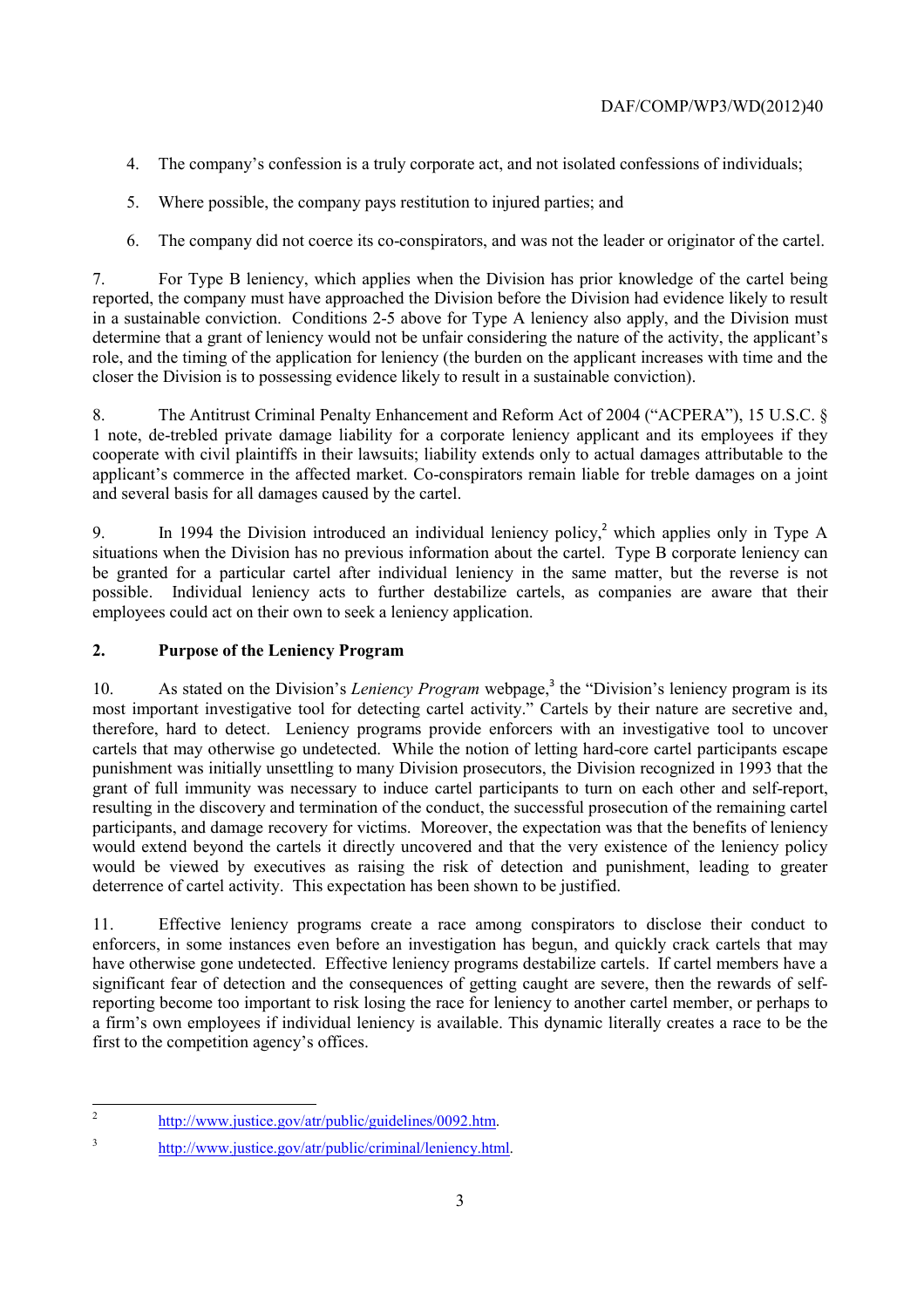conspirators once the investigation is underway. The program provides critical cooperation of inside participants and access to documents, even when located outside the agency's jurisdiction, and access to 12. The leniency program provides enormous benefits to cartel enforcement. The leniency applicant will admit its conduct in some cases before an investigation is even opened, and then turn on its cowitnesses regardless of their location or nationality. Finally, it may open up opportunities for covert investigative operations.

13. Leniency works by providing great incentives to be the first to self-report and implicate one's coconspirators. No charges will be filed against the successful leniency applicant or its cooperating employees; there will be no criminal or administrative fines; and the Division promises confidentiality to the applicant. Importantly, *immunity is available only to the first company to self-report and meet the conditions of the program.* Subsequent applicants, even if, as has been the case, they arrive only minutes or hours after the first company, and their executives, face severe sanctions.

14. The winner-take-all approach creates distrust within the cartel and destabilizes it. In our experience, there is no "honor among thieves," and with the stakes so high, cartel members can no longer afford to trust one another, and so revert to competition. Thus the Division's leniency policy depends for its success on restricting its benefits to the first successful applicant, the only one to benefit from full and complete immunity. As discussed below, however, subsequent applicants that fail to qualify for the leniency program, but that do agree to plead guilty and cooperate with the Division, can expect significant benefits, even if they do not qualify for the leniency program.

# **3. Policy advantages and disadvantages of rewarding subsequent applicants**

15. As noted, the winner-take-all approach, which limits the benefits of the immunity program to the first qualified applicant, provides strong incentives to upset the agreement among cartel participants. In order to attract leniency applicants and uncover otherwise secret cartels, there should be a clear contrast between the benefits of leniency – no criminal charges against the applicant or its employees, reduced civil damages, confidentiality of the application – and the consequences of failing to be a successful leniency applicant – severe penalties, including criminal sanctions in the U.S., for the firm and its employees, with full exposure to civil damages, trebled in the U.S.

 the first when you can achieve the same benefit by applying after the first applicant? Distinguishing the plead guilty and cooperate with the agency as part of a settlement, as discussed below. 16. Granting full immunity to a subsequent applicant would negate this incentive – why rush to be leniency program from the benefits available to companies and individuals that enter into negotiated plea settlements helps to emphasize the unique attraction of the leniency program to cartel participants, thereby reinforcing the program's utility as a tool to destabilize and uncover cartels. At the same time, however, competition agencies may wish to provide incentives for companies that fail to qualify for leniency to

# **4. Treatment of subsequent applicants in the U.S.**

17. Subsequent applicants – those that arrive after the first qualified leniency applicant – receive no benefits under the Division's leniency program. Because of the extraordinary value of obtaining full immunity, and the possibility that cartel members might decide to seek leniency at roughly the same time, the Division created a marker system, to allow a company to secure a place at the front of the line and ensure its status as the first-in, giving it a finite period of time to complete its internal investigation and prepare its leniency application. Companies realize they must rush to secure the marker even before they complete their internal investigation; a second-in company will not be permitted to jump ahead while the first-in company is completing its application.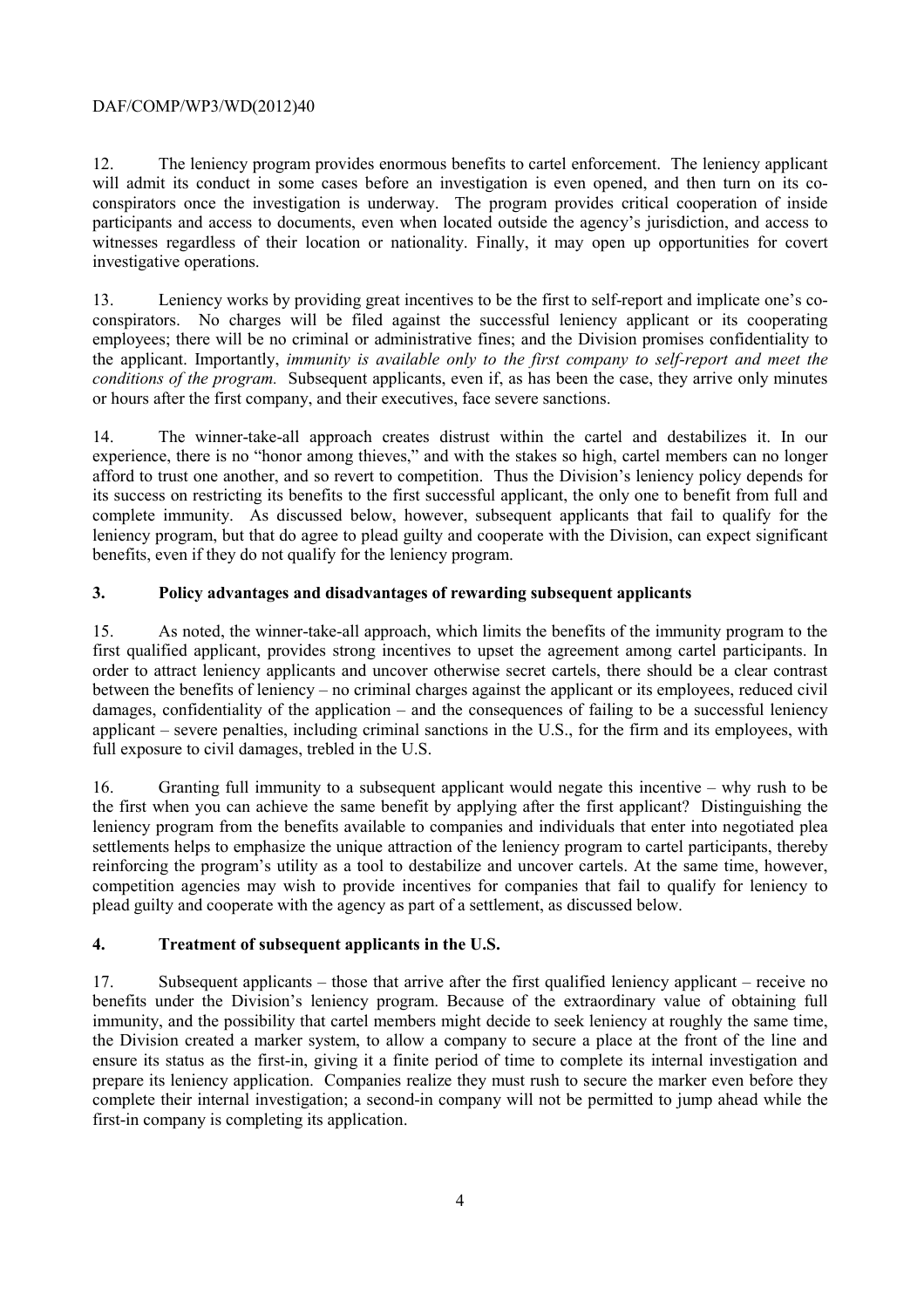court, which, experience shows, the courts are very likely to follow. Therefore, in most cases, the most corporate defendants do not have to wait until their cooperation is complete, or until the investigation 18. Companies and individuals that do not qualify for full immunity, but do offer timely and valuable cooperation, can still obtain significant benefits, including a substantial reduction in fines and more favorable treatment for culpable executives. Sentencing discounts for these cooperators are handled outside of the Division's leniency program. These benefits are conferred through the negotiation of plea agreements whereby the defendant is obligated to plead guilty and provide full and continuing cooperation to the Division. In exchange, the Division commits to making a specific sentencing recommendation to the defendant knows what the Division's sentencing recommendation will be and what sentence the court is likely to impose at the time the defendant enters into a plea agreement with the Division. Since the Division negotiates, signs, and publicly files plea agreements throughout the course of its investigations, is over, before they learn the value that the Division places on their cooperation.

19. The vast majority of the Division's major international cartel investigations involve the cooperation of a corporate leniency applicant. Moreover, over the last 25 years, well over 90 percent of the corporate defendants charged with an antitrust offense have entered into plea agreements with the Division where they admitted guilt and cooperated with the Division's criminal investigations. This system of negotiated plea agreements benefits the Division, cooperating defendants, the judicial system, the victims, and the public at large by encouraging early cooperation and acceptance of responsibility by cartel members through the promise of a transparent, proportional, expedited, certain and final plea disposition.

# **5. The purpose of negotiated plea agreements**

become key witnesses in providing the insider evidence that is critical to securing a conviction. 20. From the Division's perspective, the goals of cartel settlements are to: 1) obtain timely and valuable cooperation from cartel participants; 2) create and sustain momentum in its investigations; and 3) resolve cartel cases relatively quickly without the need for litigation. For the Division, the early cooperation of a defendant, pursuant to a public plea agreement, often leads to the swift prosecution of other cartel members. After the first company or individual pleads guilty in open court, there is tremendous momentum gained in an investigation. Other cartel members, knowing that one of their own has pled guilty and can provide information inculpating them, frequently race to the Division's door to begin plea negotiations with Division staff. If the Division is required to pursue litigation against any holdout firms, then the cooperating defendant and its employees, along with any leniency applicant,

21. Cooperation provided pursuant to a plea agreement often leads to the detection of other previously unidentified cartels relating to different products or in different geographic markets. Through the Division's Amnesty Plus Policy, the pleading company's decision to tell the Division about an additional previously undisclosed cartel can lead to a substantial sentencing benefit as to the first offense and complete immunity for the newly reported conduct. Amnesty Plus is a win-win situation for the defendant and the Division, and has itself become an increasingly important cartel-detection and casegeneration tool.

# **6. Incentives for subsequent applicants**

22. There are many incentives for a company to cooperate with the Division at an early stage, even if the company cannot benefit from being the first-in to qualify for leniency and full immunity. The potential rewards and incentives available for second-in companies are described in detail in the Division's paper, Measuring the Value of Second-In Cooperation in Corporate Plea Negotiations.<sup>4</sup> Many of them relate to

 4

Scott D. Hammond, Measuring the Value of Second-In Cooperation in Corporate Plea Negotiations, Speech Before the ABA Antitrust Section 2006 Spring Meeting (March 29, 2006), *available at*  http://www.usdoj.gov/atr/public/speeches/215514.htm.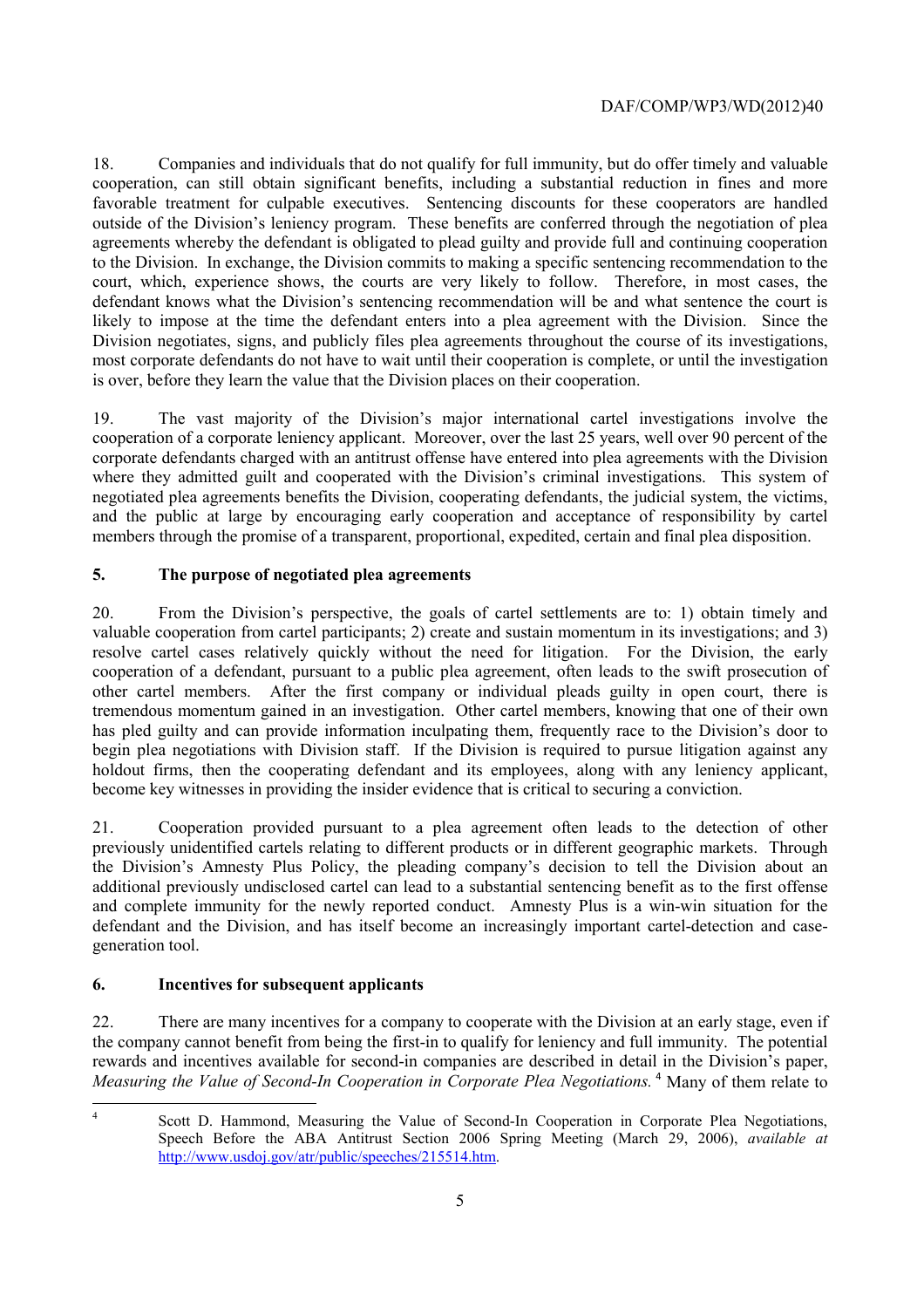the calculation of the fine under the U.S. Sentencing Guidelines ("Guidelines"),<sup>5</sup> but they also include the possibility of securing more favorable treatment for culpable executives, a greater likelihood that the company will be in a position to qualify for Amnesty Plus credit or the benefits of "affirmative" amnesty.<sup>6</sup>

23. The rewards for second-in companies are not uniform, because the value of a second-in corporation's cooperation can vary dramatically from case to case. The value to the Division of a company's cooperation varies because what the particular defendant brings to the table (e.g., credible witnesses, compelling documents, previously undisclosed information), and what the Division can already prove, is not a constant and varies from case to case. While a second-in company's cooperation typically will significantly advance an investigation, there are times when the cooperation is either cumulative or no longer needed.

24. As noted, in a negotiated plea agreement, the Division typically agrees to recommend to the federal district court a sentence more favorable to the defendant than what the Guidelines recommend, based on the cooperation offered by the defendant. Where full immunity is no longer available, second-in or early cooperators can still obtain substantial discounts below their Guidelines fine and incarceration ranges. The amount of the substantial assistance reward, commonly referred to as the "cooperation discount," that the Division will recommend to the sentencing court is within the discretion of the Division.

# **7. Cooperation obligations for leniency applicants and under negotiated plea agreements**

# *7.1. Leniency*

 25. As described above, leniency applicants must provide "full, continuing and complete cooperation to the Division throughout the investigation." The model corporate conditional leniency letter describes specific cooperation obligations of the applicant, such as provision of documents, information, and materials wherever located, and using its best efforts to secure the cooperation of its current directors, officers, and employees.

 opportunities that will take us to additional evidence and, ultimately, result in successful prosecutions. For 26. In the Division's leniency program, there is no particular standard for the quantum or quality of evidence provided by the applicant. In some cases, a leniency applicant's cooperation will provide sufficient evidence to convict all of the remaining cartel members. In other cases, however, the applicant's full cooperation will not, in and of itself, amount to decisive evidence of the existence of the cartel, but it may nonetheless *lead to* such evidence. For example, in one case an amnesty applicant was a peripheral player that did not attend the key cartel meetings, but it provided the Division with information that allowed us to obtain warrants to search the offices of several of the cartel members. The execution of the warrants, demonstrating the existence of an insider's cooperation, quickly led to the cooperation and guilty pleas of the remaining six conspirators and nearly \$300 million in fines. So, while an amnesty applicant's cooperation alone may not always add up to decisive evidence, it can provide us with leads and this reason, and to avoid what might be perceived as a subjective standard of sufficiency that might deter potential leniency applicants, the Division has not required a particular level or quality of evidence as a condition of granting leniency.

 5 United States Sentencing Commission, Sentencing Guidelines, *available at*  http://www.ussc.gov/guidelin.htm.

<sup>&</sup>lt;sup>6</sup> Under affirmative amnesty, when the Division on its own uncovers cartel conduct in an unrelated market, staff may elect to approach one of the subject companies with information about the suspected cartel and provide it with an opportunity to cooperate in a covert investigation in return for amnesty.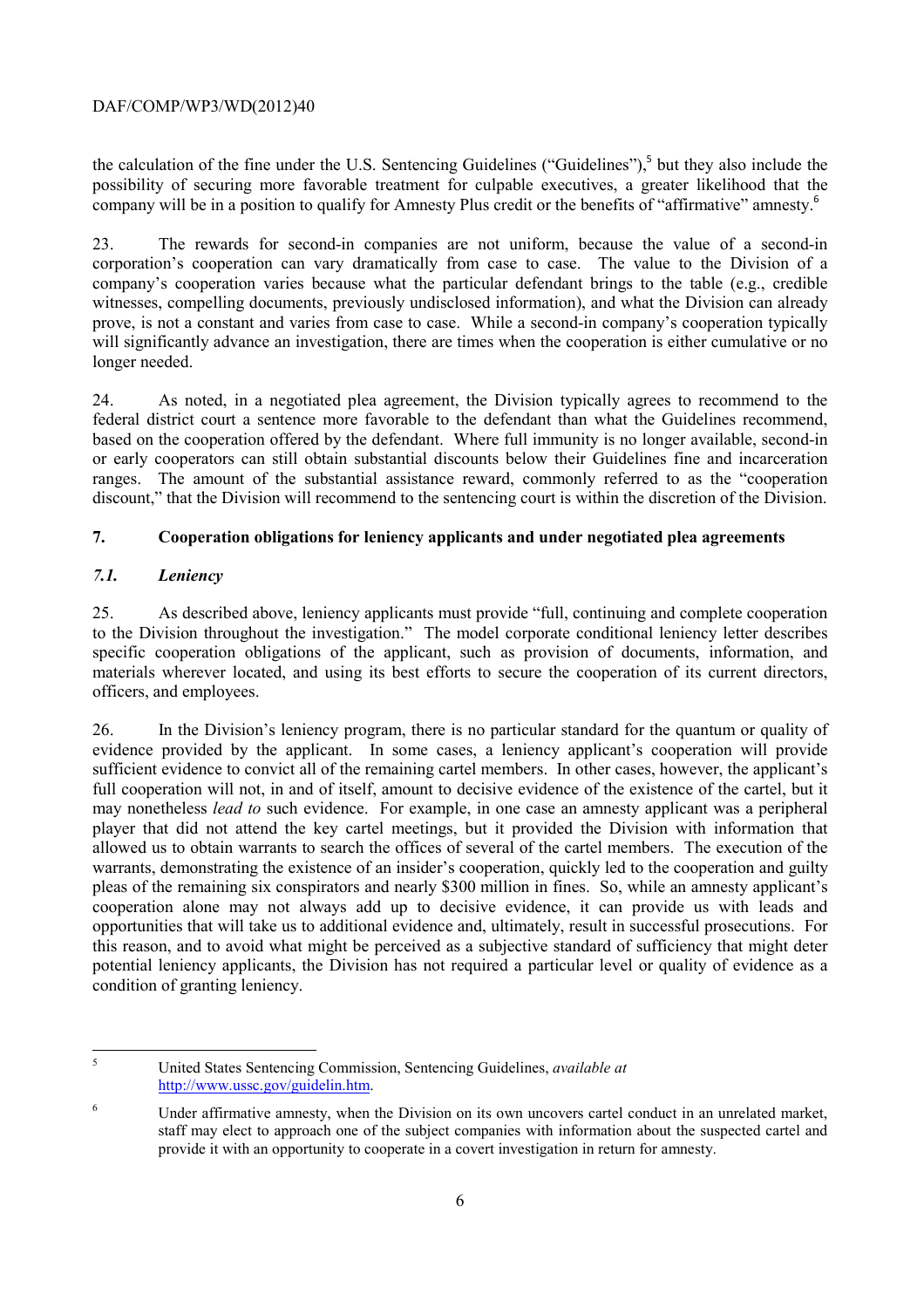# *7.2. Plea agreements*

27. For negotiated plea agreements, the defendant's cooperation is the primary benefit that the Division receives from entering into a plea agreement. Therefore, a commitment by the defendant to provide full, continuing, and complete cooperation is virtually always required in Division plea agreements.http://www.justice.gov/atr/public/speeches/219332.htm - N\_78\_ As discussed above, the amount of the substantial assistance reduction in the fine or period of incarceration below the Guidelines range that the Division will recommend is directly tied to the timeliness and quality of the cooperation that the defendant is able and willing to provide.

28. The specific types of cooperation that a defendant is required to provide to the Division are specified in the plea agreement, $\frac{7}{7}$  including providing the Division with all non-privileged documents and information, wherever located, in the possession, custody, or control of the defendant, and appearing for interviews, grand jury appearances and trials. For corporate defendants, the defendant and any related entities covered under the plea agreement must also use their best efforts to secure the cooperation of current, and sometimes also former, corporate employees covered under the plea agreement, including making employees (even when located outside the U.S.), available at the defendant's expense for interviews and testimony.

trial.http://www.justice.gov/atr/public/speeches/219332.htm - N\_81\_ In rare situations, the Division's 29. Corporate employees covered by the plea agreement are also bound to cooperate with the Division. If a covered employee fails to comply with his/her cooperation obligations, the Division's agreement not to prosecute that person will be rendered void. The Division is then free to prosecute the non-cooperating employee and use information provided by that individual against him/her in a criminal non-prosecution promise with the company may be specifically tied to the full cooperation of certain executives, where the company's cooperation is essentially meaningless without the full cooperation of those executives.

30. It is important to note that the cooperation requirements contained in a plea agreement are ongoing obligations and the plea agreement may be voided by the Division for failure to comply with the cooperation obligations contained in the plea agreement even after acceptance of the plea and imposition of sentencing.

# **8. Timing issues for leniency applications and negotiated plea agreements**

 likely to result in a sustainable conviction. In addition, to qualify for leniency, the company must corporation (either inside or outside) were first informed of the conduct at issue. Thus, the fact that top 31. A company cannot qualify for leniency after the Division has obtained evidence elsewhere that is demonstrate that "upon its discovery of the illegal activity being reported, [it] took prompt and effective action to terminate its part in the activity." The Division generally considers the corporation to have "discovered" the illegal activity at the earliest date on which either the board of directors or counsel for the executives, individual board members, or owners participated in the conspiracy does not necessarily bar a corporation from eligibility for leniency. The purpose of this interpretation is to ensure that as soon as the authoritative representatives of the company for legal matters -- the board or counsel representing the corporation -- are advised of the illegal activity, they take action to cease that activity.

 However, the same cartel participant that has lost the race for full immunity may immediately initiate plea 32. Timing issues for "subsequent applicants" are different. They will never qualify for leniency.

 7

The Division's Model Corporate Plea Agreement is available at http://www.justice.gov/atr/public/guidelines/corp\_plea\_agree.pdf.